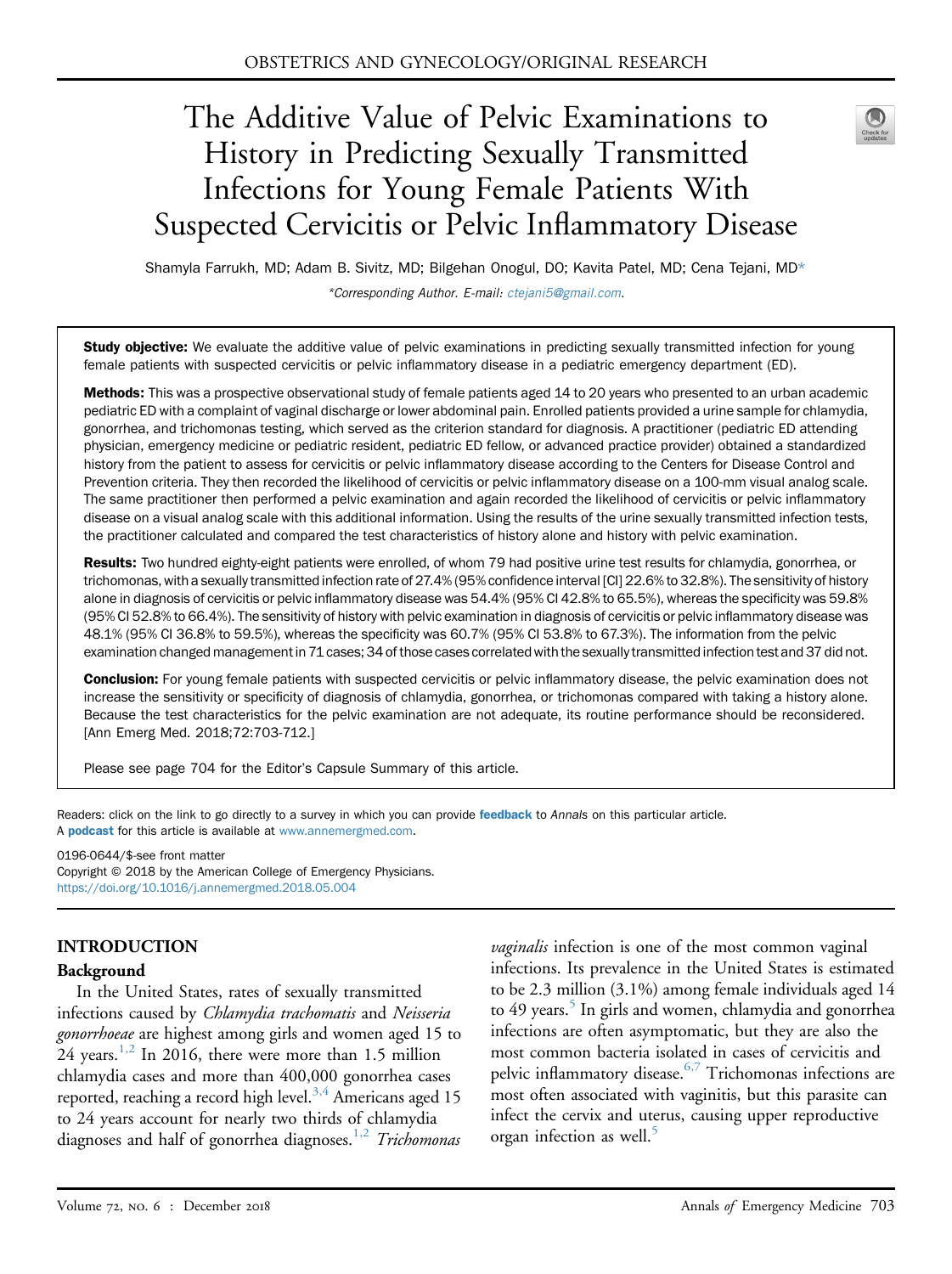## Editor's Capsule Summary

What is already known on this topic A pelvic examination is typically performed in the setting of pelvic pain or vaginal discharge.

## What question this study addressed

What does a pelvic examination add to clinical judgment when sexually transmitted infection is possible?

## What this study adds to our knowledge

In this evaluation of 288 female patients aged 14 to 20 years with a high prevalence (27%) of sexually transmitted infection, physician predictive ratings of the probability of sexually transmitted infection did not improve after the pelvic examination.

## How this is relevant to clinical practice

Pelvic examinations did not add to history in predicting which adolescent female patients would have positive antigen test results for sexually transmitted infection.

There is no historic finding, physical examination finding, or laboratory test that is specific or sensitive for cervicitis or pelvic inflammatory disease. The current Centers for Disease Control and Prevention (CDC) guidelines suggest using a combination of history and physical examination and to treat empirically according to clinical findings, relying heavily on the pelvic examination to make this diagnosis. The diagnostic criteria for cervicitis include visualization of an inflamed cervix or abnormal discharge in the vaginal canal or at the cervix through speculum examination. The diagnostic criteria for pelvic inflammatory disease include lower abdominal pain with no other obvious cause (such as appendicitis or ovarian torsion) and abnormal findings on bimanual examination (such as cervical motion tenderness, adnexal tenderness, or uterine tenderness). $6,7$ 

Recent guidelines from the American College of Gynecology, the American Academy of Pediatrics, and the CDC, along with the advent of urine nucleic acid amplification tests, have questioned the need for the pelvic examination in asymptomatic female patients. $8-11$  Nucleic acid amplification tests are the most sensitive and specific ones for chlamydia and gonorrhea, are the recommended test of choice by the CDC, and are Food and Drug Administration approved for urine sample testing.<sup>12,13</sup> Most practitioners continue to perform the pelvic examination for symptomatic female patients and provide empiric treatment because urine nucleic acid amplification

test results are not immediately available in the emergency department (ED).

#### Importance

To the best of our knowledge, this is the only study that prospectively assesses the utility of the pelvic examination in young female patients with suspected cervicitis or pelvic inflammatory disease in the emergency setting.

## Goals of This Investigation

The objective of this study is to describe the test characteristics of the pelvic examination for predicting sexually transmitted infections that cause cervicitis or pelvic inflammatory disease in young female patients. If the pelvic examination taken as a "test" to rule in or rule out cervicitis or pelvic inflammatory disease does not have adequate test characteristics, then its routine use should be reevaluated.

## MATERIALS AND METHODS

## Study Design and Setting

This was a prospective observational study conducted in an urban academic pediatric ED that took place between October 2015 and October 2017. The site has a census of 30,000 patients per year. Patients provided written informed consent, and approval was obtained from the institutional review board.

#### Selection of Participants and Interventions

This was a convenience sample, with eligible patients approached for enrollment when study personnel were available. In general, study personnel were available every day, except from midnight to 7 AM. Female patients aged 14 to 20 years who presented to the pediatric ED with a complaint of vaginal discharge or lower abdominal pain, regardless of pregnancy status, were included in the study. Patients who met criteria but had unstable vital signs (pulse rate >110 beats/min or systolic blood pressure <90 mm Hg), needed critical care management, refused testing, never had had a pelvic examination, or were not English proficient were excluded from enrollment. Enrolled patients provided a urine sample for chlamydia, gonorrhea, and trichomonas testing. No specifications about urine collection methods were made and the samples were routinely collected in our triage section before study enrollment.<sup>14</sup> Testing for chlamydia and gonorrhea was conducted in the laboratory, and results were returned within 3 to 5 days, whereas trichomonas results were returned within 1 to 3 hours. A practitioner (pediatric ED attending physician, emergency medicine or pediatric resident, pediatric ED fellow, or advanced practice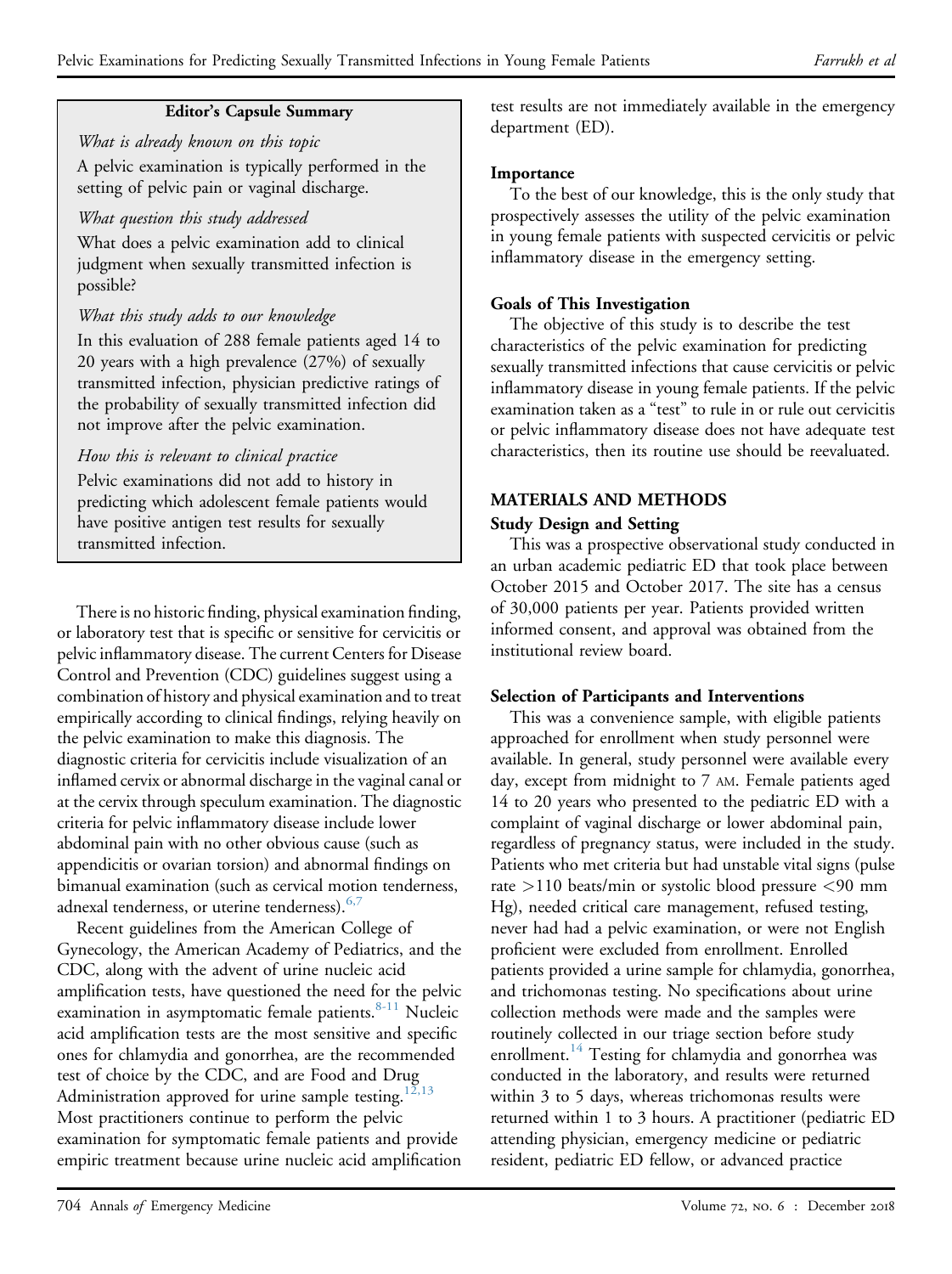provider) recorded a standardized history from the patient to assess for cervicitis or pelvic inflammatory disease according to CDC criteria. They then recorded the likelihood of cervicitis or pelvic inflammatory disease on a 100-mm visual analog scale (VAS; first VAS score). The history was taken without the parent in the room unless otherwise requested by the patient. The same practitioner then performed a pelvic examination and again recorded a likelihood of cervicitis or pelvic inflammatory disease on a VAS (second VAS score) with this additional information. The physical examination portion of the data form included external genital visual inspection, a speculum examination, and bimanual examination. Practitioners were advised that documentation of VAS scores of 50 mm or greater would indicate that they believed the patient should be treated for cervicitis or pelvic inflammatory disease. A full list of the study questions and pelvic exam assessments is shown in [Figure E1](#page-10-0) (available online at [http://www.](http://www.annemergmed.com) [annemergmed.com](http://www.annemergmed.com)). All practitioners and study participants were blinded to results of sexually transmitted infection testing at the primary visit.

Demographic data, including race, age, and telephone contact information, were collected. At the primary visit, patients were told they would receive a telephone call to inform them of the results of the sexually transmitted infection tests. Once results for the urine nucleic acid amplification test returned, all patients were called back at the number provided on the data form and informed of these results. At this time, patients were also asked about resolution of symptoms and advised to follow up in the pediatric ED if additional antibiotics were required or if symptoms persisted. Study personnel (S.F. and C.T.) looked up the results of the sexually transmitted infection tests, made the follow-up telephone calls, and recorded sexually transmitted infection results and which patients had been contacted.

At the beginning of the study, the site laboratory used the Abbott RealTime CT/NG assay (Abbott Molecular, Abbott Park, IL) to detect chlamydia and gonorrhea. During the study period, the CT/NG assay choice was switched to the APTIMA combo 2 assay (Gen-Probe, San Diego, CA) and was run at an outside central laboratory for the New Jersey Barnabas Health system. Both tests have a high sensitivity for detection of chlamydia and gonorrhea. The Abbott urine test sensitivity for chlamydia is 92.6%, and APTIMA's is 94.7%. The Abbott urine test sensitivity for gonorrhea is 93.8%, and APTIMA's is 91.3%.<sup>[12,13](#page-8-5)</sup> Trichomonas testing was conducted in our laboratory by wet mount preparation. All samples were sent in a sterile tube with no added preservative. In our hospital, samples are stored at room temperature, and laboratory technicians are required to perform the wet mount analysis within 1 hour of receiving the urine. All laboratory technicians have been trained in microscopic analysis of urine samples. General reports of sensitivity range from 32% to 82%, depending on technician level of experience and inoculum size. $15$ 

### Methods of Measurement and Outcome Measures

The demographic, historic, and clinical information for patients with negative and positive sexually transmitted infection testing results was recorded and compared with 95% confidence intervals (CIs). The VAS scores, before and after pelvic examination for patients with negative and positive sexually transmitted infection testing results, were recorded and compared in a hybrid parallel line chart. The number of cases in which the pelvic examination changed management was calculated. In accordance with discussion with local providers, we decided a management change was indicated if the VAS score crossed the 50-mm mark after the pelvic examination. Using the results of the urine sexually transmitted infection tests as the criterion standard for a true diagnosis of cervicitis or pelvic inflammatory disease, practitioners calculated and compared test characteristics of history alone and history with pelvic examination. A subgroup analysis of test characteristics based on clinician experience level was also performed.

#### Primary Data Analysis

Given a historic chlamydia or gonorrhea incidence of 30% in our patient population, a desired absolute CI of 0.05, and the average sensitivity of 94% for the Abbott and the APTIMA chlamydia urine testing, we calculated that we needed to enroll a sample size of 288 patients.<sup>[16](#page-9-2)</sup> All data were entered in Excel (version 15.41; Microsoft, Redmond, WA), and the graphs were made in Excel. We used [VassarStats.com](http://VassarStats.com) to calculate descriptive statistics, including differences between proportions, Student's  $t$  test values, sensitivities, specificities, positive and negative predictive values, and likelihood ratios with 95% confidence limits. There were 18 cases in which trichomonas testing was not conducted, but we included these cases in the analysis because the most likely cause of cervicitis or pelvic inflammatory disease in our patient population was chlamydia or gonorrhea. During the followup period, these 18 patients were called and all stated their symptoms improved. Further chart review after the enrollment period indicated that 10 of those patients were subsequently tested in our hospital setting for trichomonas and one patient had a positive test result.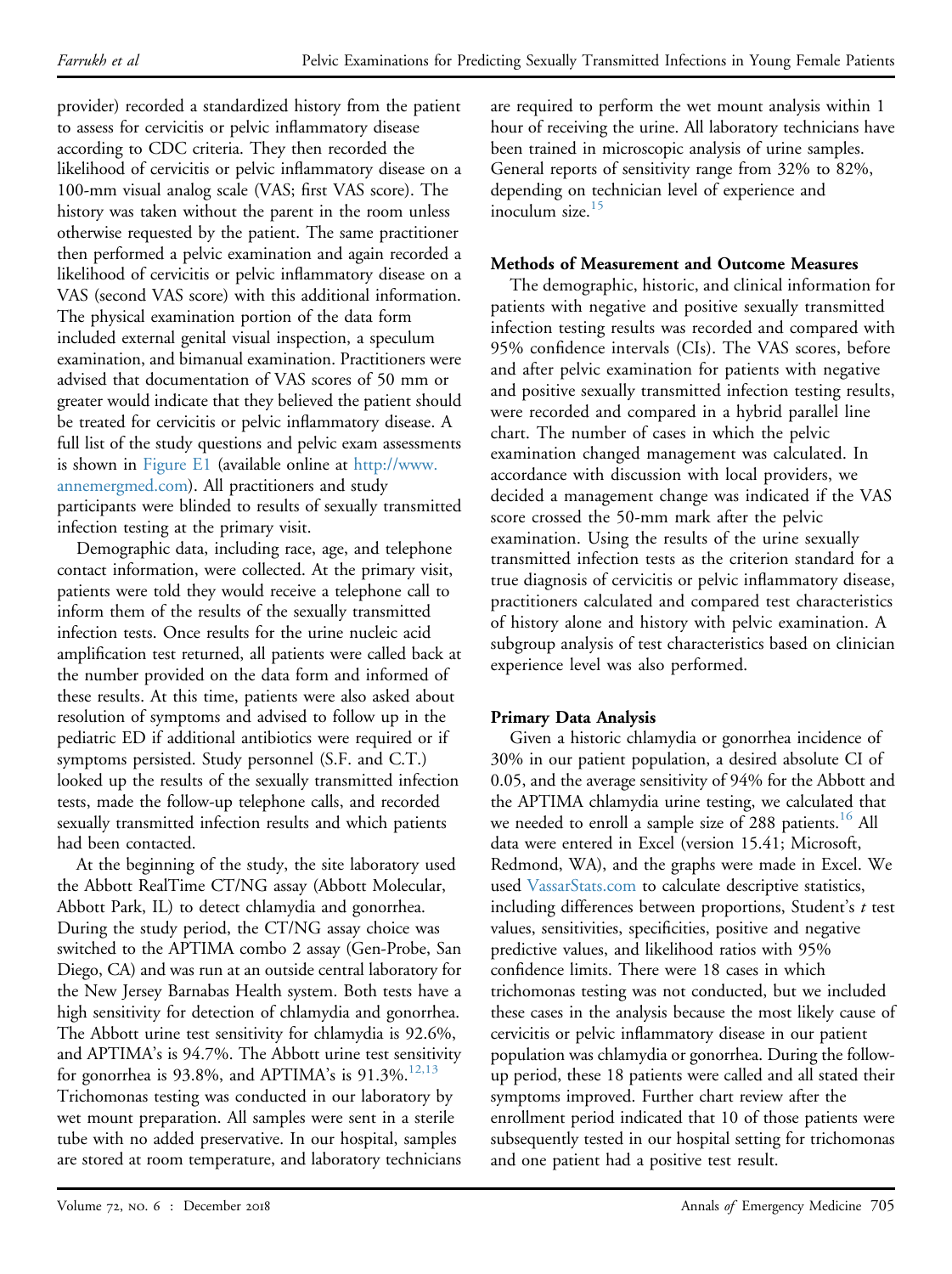#### RESULTS

#### Characteristics of Study Subjects

[Figure 1](#page-3-0) shows all the patients who were eligible for enrollment. During the study period, 848 nucleic acid amplification tests were ordered for female patients aged 14 to 20 years who had a primary final diagnosis of cervicitis, pelvic inflammatory disease, vaginitis, urinary tract infection, dysfunctional uterine bleeding, or undifferentiated abdominal pain. Of these patients, 560 were not evaluated for enrollment because either study personnel were not available during their presentation or they were missed for enrollment. During the study period, 322 patients were enrolled in the study. Of those patients, 34 were excluded from the study after enrollment because the urine nucleic acid amplification test was not sent to the laboratory, not run by the laboratory, or deemed to be in the wrong container by the laboratory.

Of the remaining 288 patients who completed enrollment, 79 had positive urine sexually transmitted infection test results, with an overall prevalence of infection of 27.4% (22.6% chlamydia, 6% gonorrhea, 3.5% trichomonas, and 4.5% coinfection). One hundred twenty-three patients were treated for cervicitis, 35 were treated for pelvic inflammatory disease, and 93 were treated for vaginitis. Of the 166 patients who had second VAS scores less than 50 mm, 36 were treated with empiric antibiotics even though the clinician did not think it was warranted. Treatment in these cases was given at patient request. Follow-up telephone calls reached 68% of the patients in regard to test results and resolution or continuation of symptoms. All patients who had chlamydia-, gonorrhea-, or trichomonas-positive test results were treated appropriately during the initial visit or contacted and given appropriate care through a subsequent visit or pharmacy prescription.

Before the pelvic examination, 127 patients were thought to have cervicitis or pelvic inflammatory disease. After the pelvic examination, management changed in 71 cases; 34 of those cases correlated with the urine sexually transmitted infection test and 37 did not.

[Table 1](#page-4-0) describes the demographic and clinical information for patients with and without infection. The historical findings of vaginal discharge and pruritus were more common in the group with negative sexually transmitted infection results. There were no significant differences between the 2 groups in regard to any of the physical examination findings, including abnormal vaginal discharge, cervical motion tenderness, uterine tenderness, or adnexal tenderness. The mean VAS practitioner confidence scores were significantly higher in the group with positive sexually transmitted infection results, but this

<span id="page-3-0"></span>

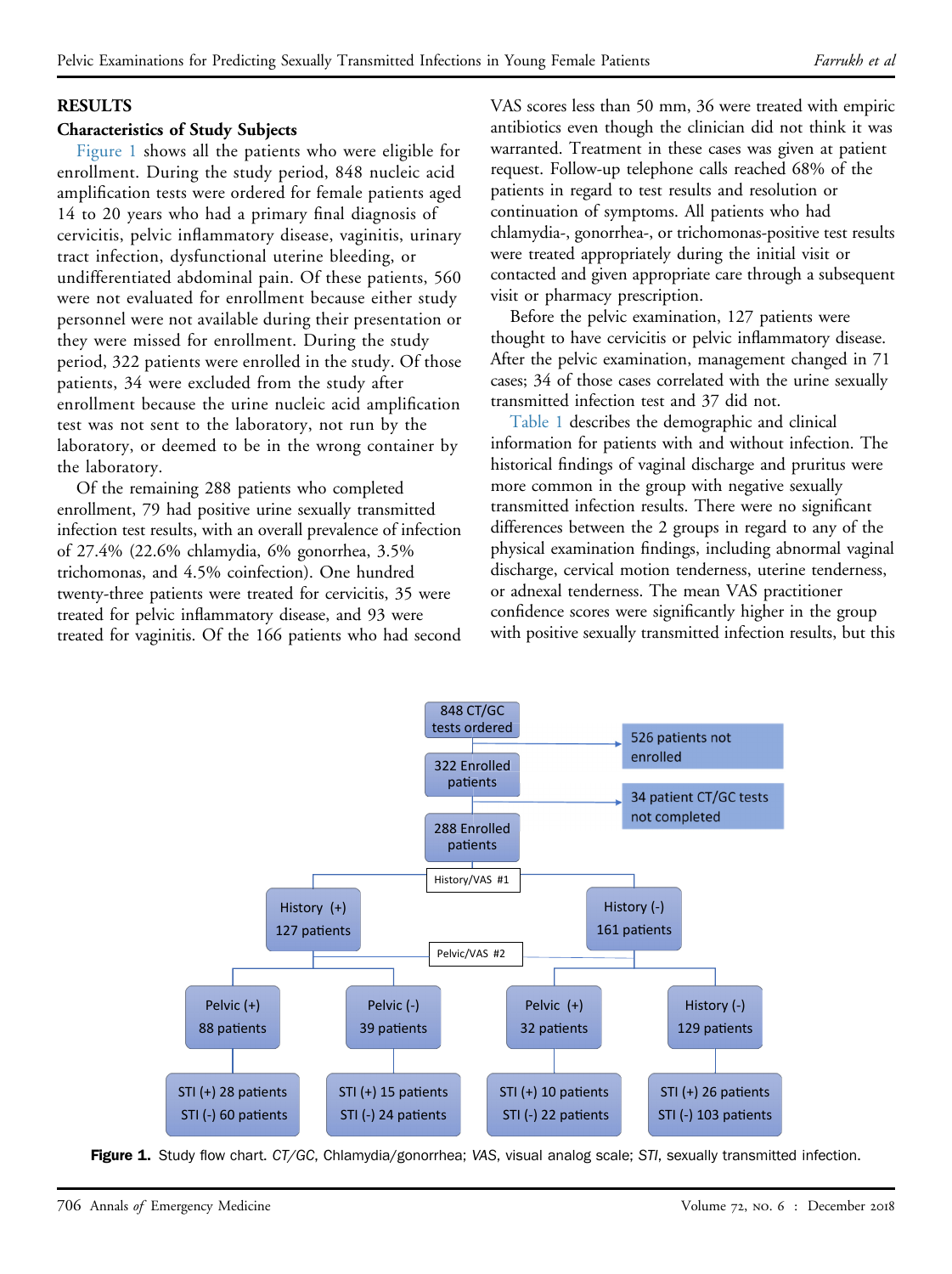#### Table 1. Patient demographics and characteristics.

|                                             | No. of Patients (%)         |                              |                               |  |
|---------------------------------------------|-----------------------------|------------------------------|-------------------------------|--|
| <b>Characteristics</b>                      | STI Urine Positive $(n=79)$ | STI Urine Negative $(n=209)$ | Difference (95% CI)           |  |
| <b>Patient demographics</b>                 |                             |                              |                               |  |
| Age, mean, y                                | 18.1                        | 18.6                         | $0.50$ (-0.16 to 0.08)        |  |
| Race                                        |                             |                              |                               |  |
| White                                       | 1(1.3)                      | 1(0.5)                       | $0.01$ ( $-0.02$ to $0.06$ )  |  |
| <b>Black</b>                                | 77 (97.4)                   | 194 (92.8)                   | $0.05$ ( $-0.02$ to $0.09$ )  |  |
| Hispanic                                    | 1(1.3)                      | 10(4.7)                      | $0.04$ ( $-0.02$ to $0.07$ )  |  |
| Asian                                       | $\mathbf 0$                 | $\overline{0}$               | $0.00$ ( $-0.05$ to $0.02$ )  |  |
| Other                                       | $\mathbf 0$                 | 4(1.9)                       | $0.02$ (-0.03 to 0.05)        |  |
| <b>History characteristics</b>              |                             |                              |                               |  |
| Abnormal vaginal discharge                  | 46 (58.2)                   | 150 (71.7)                   | $0.14$ (0.01 to 0.26)         |  |
| Odor                                        | 27 (34.2)                   | 78 (37.3)                    | $0.03$ (-0.10 to 0.14)        |  |
| Pelvic pain                                 | 41 (51.9)                   | 119 (56.9)                   | $0.05$ ( $-0.08$ to 0.17)     |  |
| Abdominal pain                              | 48 (60.8)                   | 113 (54.1)                   | $0.07$ (-0.06 to 0.19)        |  |
| Vaginal pruritus <sup>*</sup>               | 16 (20.2)                   | 73 (34.9)                    | $0.14$ (0.03 to 0.25)         |  |
| Abnormal vaginal bleeding                   | 18 (22.8)                   | 50 (23.9)                    | $0.01$ (-0.10 to 0.11)        |  |
| Previous STI                                | 41 (51.9)                   | 113 (54.1)                   | $0.02$ (-0.10 to 0.15)        |  |
| Dysuria                                     | 24 (30.4)                   | 58 (27.8)                    | $0.02$ (-0.08 to 0.15)        |  |
| Genital lesions                             | 6(7.6)                      | 25 (11.9)                    | $0.04$ (-0.04 to 0.11)        |  |
| Condom use                                  | 20(25.3)                    | 49 (23.4)                    | $0.02$ (-0.08 to 0.13)        |  |
| Positive POC UTI                            | 35 (44.3)                   | 85 (40.7)                    | $0.03$ ( $-0.09$ to $0.16$ )  |  |
| Mean first VAS score"                       | 50                          | 40.6                         | 9.44 (2.04 to 16.84)          |  |
| Physical/pelvic examination characteristics |                             |                              |                               |  |
| Abdominal tenderness                        | 27 (34.2)                   | 92 (44.0)                    | $0.09$ ( $-0.03$ to $0.22$ )  |  |
| Abnormal vaginal discharge                  | 53 (67.1)                   | 148 (70.8)                   | $0.04$ ( $-0.08$ to $0.16$ )  |  |
| Odor                                        | 22(27.8)                    | 53(25.4)                     | $0.02$ (-0.08 to 0.15)        |  |
| Pelvic pain                                 | 30 (37.9)                   | 80 (38.3)                    | $0.003$ (-0.12 to 0.12)       |  |
| Cervical motion tenderness                  | 13(16.5)                    | 38 (18.2)                    | $0.02$ (-0.09 to 0.10)        |  |
| Uterine tenderness                          | 6(7.6)                      | 14(6.7)                      | $0.009$ ( $-0.05$ to $0.09$ ) |  |
| Adnexal tenderness                          | 11(13.9)                    | 28 (13.4)                    | $0.005$ ( $-0.07$ to $0.10$ ) |  |
| Genital lesions                             | 4(5.1)                      | 24 (11.5)                    | $0.06$ ( $-0.02$ to $0.12$ )  |  |
| Mean second VAS score                       | 50.4                        | 40.4                         | 10.03 (1.42 to 18.91)         |  |
| $\cdot$ $\cdot$                             |                             |                              |                               |  |

<span id="page-4-0"></span>POC, Point of care; UTI, urinary tract infection.

<span id="page-4-1"></span>\*Significant values.

increase was present in both the first and second VAS scores.

[Figure 2](#page-5-0) is a hybrid parallel line graph that shows the practitioner pretest and posttest probability scores as paired data. The blue line indicates the first VAS score and the orange bar graphs indicate how the second VAS score was adjusted after the pelvic examination for each patient. The left side of the graph indicates the urine sexually transmitted infection negative cases, whereas the right side of the graph indicates the urine sexually transmitted infection positive cases. After performance of the pelvic examination, the second VAS values did not show a

decreasing trend in the sexually transmitted infection negative cases or an increasing trend in the sexually transmitted infection positive cases.

#### Main Results

[Table 2](#page-5-1) demonstrates the test characteristics of history alone and history with pelvic examination. The sensitivity of history alone in diagnosis of cervicitis or pelvic inflammatory disease was 54.4% (95% CI 42.8% to 65.5%), whereas the specificity was 59.8% (95% CI 52.8% to 66.4%). The sensitivity of history with pelvic examination in diagnosis of cervicitis or pelvic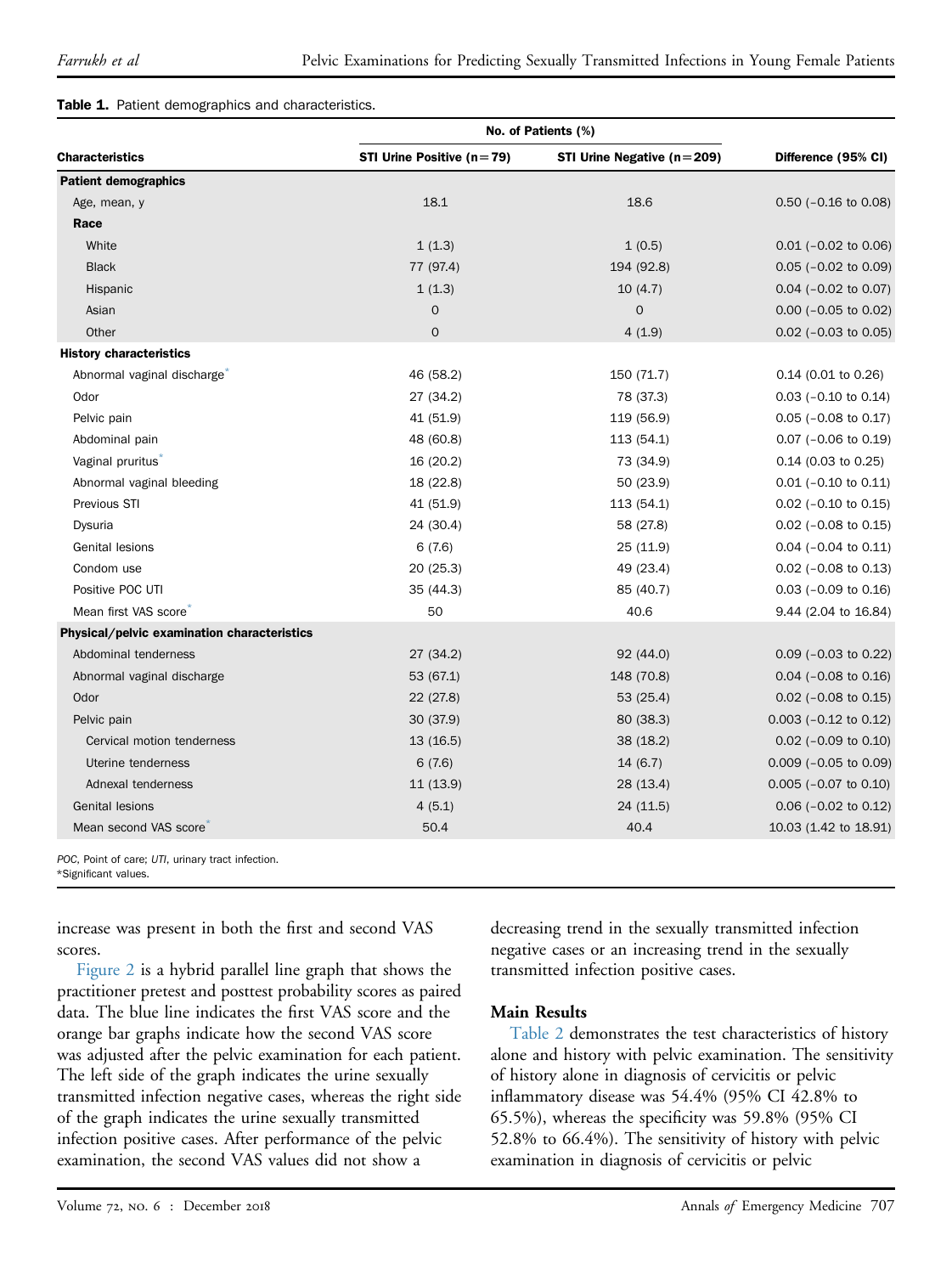<span id="page-5-0"></span>

VAS= 50mm, management change

Figure 2. Data distribution for prepelvic VAS assessments (shown in blue) and postpelvic VAS assessments (shown as the open end of the orange line). STD, Sexually transmitted disease.

inflammatory disease was 48.1% (95% CI 36.8% to 59.5%), whereas the specificity was 60.7% (95% CI 53.8% to 67.3%). The positive and negative likelihood ratios for history alone were 1.35 (95% CI 1.04 to 1.75) and 0.76 (95% CI 0.59 to 0.98). The positive and negative likelihood ratios for the history with the pelvic examination were 1.23 (95% CI 0.92 to 1.63) and 0.85 (95% CI 0.68 to 1.06). [Table 3](#page-6-0) describes the test characteristics based on provider level of experience. Sensitivities and specificities did not change significantly as provider level of experienced increased.

#### LIMITATIONS

There are several limitations to this study. First, this was a single-center study in a population with a high prevalence of symptomatic infection and may not be generalizable to nonurban institutions with a different population.<sup>17</sup> Second, because study personnel were not always available for enrollment, the patients were not enrolled consecutively and represent a convenience sample.

#### Table 2. Test characteristics.

| Test<br><b>Characteristics</b> | <b>History Alone</b><br>(95% CI) | <b>History and Pelvic</b><br><b>Examination (95% CI)</b> |  |  |  |
|--------------------------------|----------------------------------|----------------------------------------------------------|--|--|--|
| Sensitivity                    | 54.4 (42.8-65.5)                 | 48.1 (36.8-59.5)                                         |  |  |  |
| Specificity                    | 59.8 (52.8-66.4)                 | $60.7(53.8-67.3)$                                        |  |  |  |
| <b>PPV</b>                     | 33.8 (25.9-42.9)                 | 31.7 (23.6-40.9)                                         |  |  |  |
| <b>NPV</b>                     | 77.6 (70.3-83.7)                 | 75.6 (68.3-81.7)                                         |  |  |  |
| $LR+$                          | $1.35(1.04 - 1.75)$              | $1.23(0.92 - 1.63)$                                      |  |  |  |
| $LR-$                          | $0.76(0.59 - 0.98)$              | $0.85(0.68 - 1.06)$                                      |  |  |  |

<span id="page-5-1"></span>PPV, Positive predictive value; NPV, negative predictive value;  $LR+$ , positive likelihood ratio; LR–, negative likelihood ratio.

A final limitation is that we might have missed cases of gonorrhea or trichomonas, or cases caused by other microorganisms. We used the urine nucleic acid amplification test as opposed to the cervical swab nucleic acid amplification test. The urine nucleic acid amplification test is more sensitive for chlamydia than clinician-collected swabs for both the Abbott and the APTIMA test, but it is less sensitive for gonorrhea. Although the cliniciancollected swabs are only minimally more sensitive, there might have been missed gonorrhea cases. Also, we did not have trichomonas testing for 18 cases but decided to keep these patients in the analysis because the most common cause for cervicitis or pelvic inflammatory disease is chlamydia or gonorrhea. Trichomonas cases also might have been missed because the sensitivity of the wet mount preparation is highly variable and technician dependent. Finally, we used the genomic testing for chlamydia, gonorrhea, and trichomonas as a criterion standard for the diagnosis of cervicitis or pelvic inflammatory disease. Literature indicates that these are the most common causes for cervicitis and pelvic inflammatory disease, but they are not the only organisms that cause these sexually transmitted infection complications. The CDC guidelines mention that cervicitis and pelvic inflammatory disease can also be caused by mycoplasma vaginalis, genital herpes, and normal vaginal flora overgrowth.<sup>3,4</sup> With this in mind, some of the cases that were considered false positives might have actually been correctly identified for cervicitis or pelvic inflammatory disease caused by an organism that we did not consider as a criterion standard for diagnosis. The CDC guidelines indicate there is no easily available testing for mycoplasma vaginalis, and other causes besides chlamydia and gonorrhea should be considered only for cases that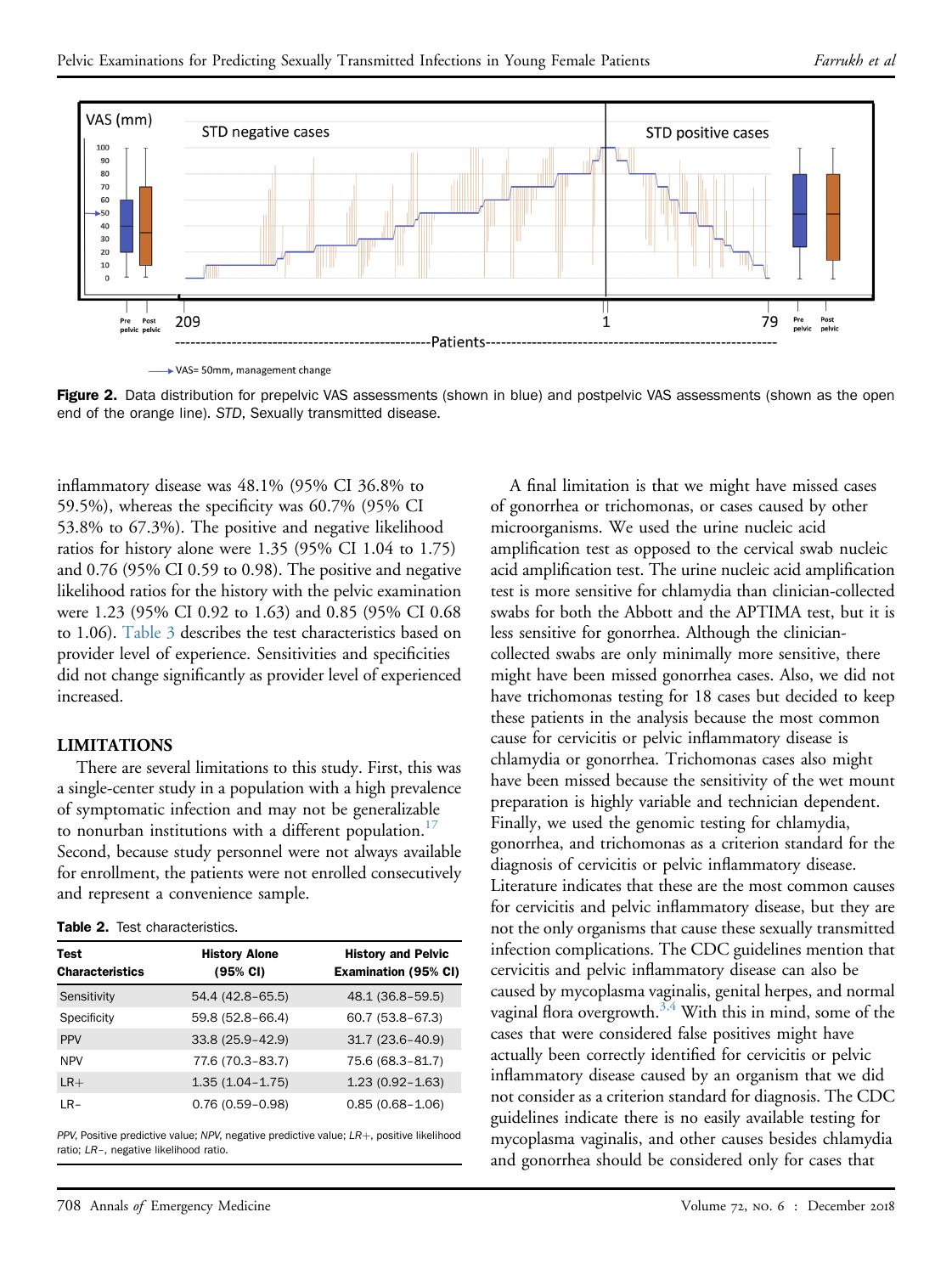|                                       |                      | Sensitivity (95% CI)                  | Specificity (95% CI) |                                       |  |  |
|---------------------------------------|----------------------|---------------------------------------|----------------------|---------------------------------------|--|--|
| Providers (n)                         | <b>History Alone</b> | <b>History and Pelvic Examination</b> | <b>History Alone</b> | <b>History and Pelvic Examination</b> |  |  |
| Pediatric ED attending physician (42) | $50.0(22.2 - 77.7)$  | $50.0(22.2 - 77.7)$                   | $53.3(34.6 - 71.2)$  | $40.0(23.2 - 59.2)$                   |  |  |
| Pediatric ED fellow (123)             | 58.8 (40.8-74.8)     | 47.1 (30.2-64.6)                      | 65.2 (54.2-74.8)     | 66.3 (55.4 - 75.8)                    |  |  |
| Resident (87)                         | 45.5 (25.1-67.3)     | 45.5 (25.1–67.3)                      | $60.0(47.1 - 71.7)$  | 67.7 (54.8-78.5)                      |  |  |
| APP (36)                              | 63.6 (31.6-87.6)     | 54.5 (24.6-81.9)                      | 48.0 (28.3-68.2)     | 48.0 (28.3-68.2)                      |  |  |
| APP, Advanced practice provider.      |                      |                                       |                      |                                       |  |  |

|  | Table 3. Test characteristics for providers, separated by level of experience. |  |  |  |  |
|--|--------------------------------------------------------------------------------|--|--|--|--|
|  |                                                                                |  |  |  |  |

<span id="page-6-0"></span>recur or fail antibiotic treatment directed toward chlamydia and gonorrhea.<sup>18</sup>

#### DISCUSSION

Sexually transmitted infection rates for young female patients are reaching epidemic proportions, and the morbidity caused by chlamydia and gonorrhea infections is significant. Patients with these infections are more likely to become infertile, have ectopic pregnancies, have dysfunctional uterine bleeding, experience chronic pelvic pain, and develop HIV infection.<sup>[1,2](#page-8-0)</sup> There is no definitive test for cervicitis or pelvic inflammatory disease, but the organisms most commonly identified in these disorders are chlamydia and gonorrhea, and the antibiotics commonly chosen for cervicitis and pelvic inflammatory disease specifically treat these organisms. The main result of our study demonstrates that for young female patients with suspected cervicitis or pelvic inflammatory disease, the pelvic examination does not change the sensitivity or specificity for diagnosis of chlamydia, gonorrhea, or trichomonas compared with taking a history alone.

Most recently, the use of the pelvic examination in asymptomatic women has been questioned by the American College of Gynecology, American Academy of Pediatrics, and CDC, and the literature demonstrates it may lack utility in symptomatic women was well. In 2001, Close et al<sup>[19](#page-9-5)</sup> studied the value of the pelvic examination in the ED setting. The authors reported that interrater reliability of the physician pelvic examination is poor and that only 17% of physicians were in agreement about findings such as cervical motion tenderness.

In our study, the findings of cervical motion tenderness, adnexal tenderness, and uterine tenderness were not significantly different between the sexually transmitted infection–positive and –negative groups. Brown et al<sup>[20](#page-9-6)</sup> evaluated the pelvic examination in adult ED patients with various presentations to determine whether the examination added new information or changed the clinical management. These authors found that in 94% of patients,

the results of the pelvic examination were either predicable or did not change clinical management of a case. They concluded that the pelvic examination may safely be deferred in a subset of women with abdominal pain or vaginal bleeding. For the majority of cases (217) in our study, the pelvic examination did not change the clinician's decision to treat the patient with antibiotics, and in 106 cases the clinician VAS confidence score was the same before and after the pelvic examination. There were 71 cases in which the medical management was changed by the findings of the pelvic examination; 34 cases correlated with the sexually transmitted infection results and 37 cases did not. The information obtained by the pelvic examination did not consistently redirect the clinician to better identify sexually transmitted infection–positive or –negative cases.

Padilla et  $al<sup>21</sup>$  $al<sup>21</sup>$  $al<sup>21</sup>$  studied the test characteristics for the pelvic examination in the evaluation of adnexal masses and found the sensitivity and specificity did not improve as level of physician experience increased. Pelvic-related complaints are a common presenting symptom in our urban pediatric ED, and most of our study providers have some experience performing a pelvic examination. However, because we had a variety of providers participate in our study, including residents in training, we stratified our results according to level of experience. Although this component of the study was not powered, the pelvic examination when performed by health care workers with more years of practice was not more accurate. The test characteristics presented in [Table 3](#page-6-0) are consistently low among all providers, and the pelvic examination taken as a test does not significantly increase sensitivity or specificity for sexually transmitted infection detection at any provider level.

The hybrid parallel line plot in [Figure 2](#page-5-0) pairs clinician pretest and posttest probabilities of sexually transmitted infection for each patient in the study. If the pelvic examination had value in detecting sexually transmitted infections, we would expect the second VAS scores to decrease in the sexually transmitted infection–negative cases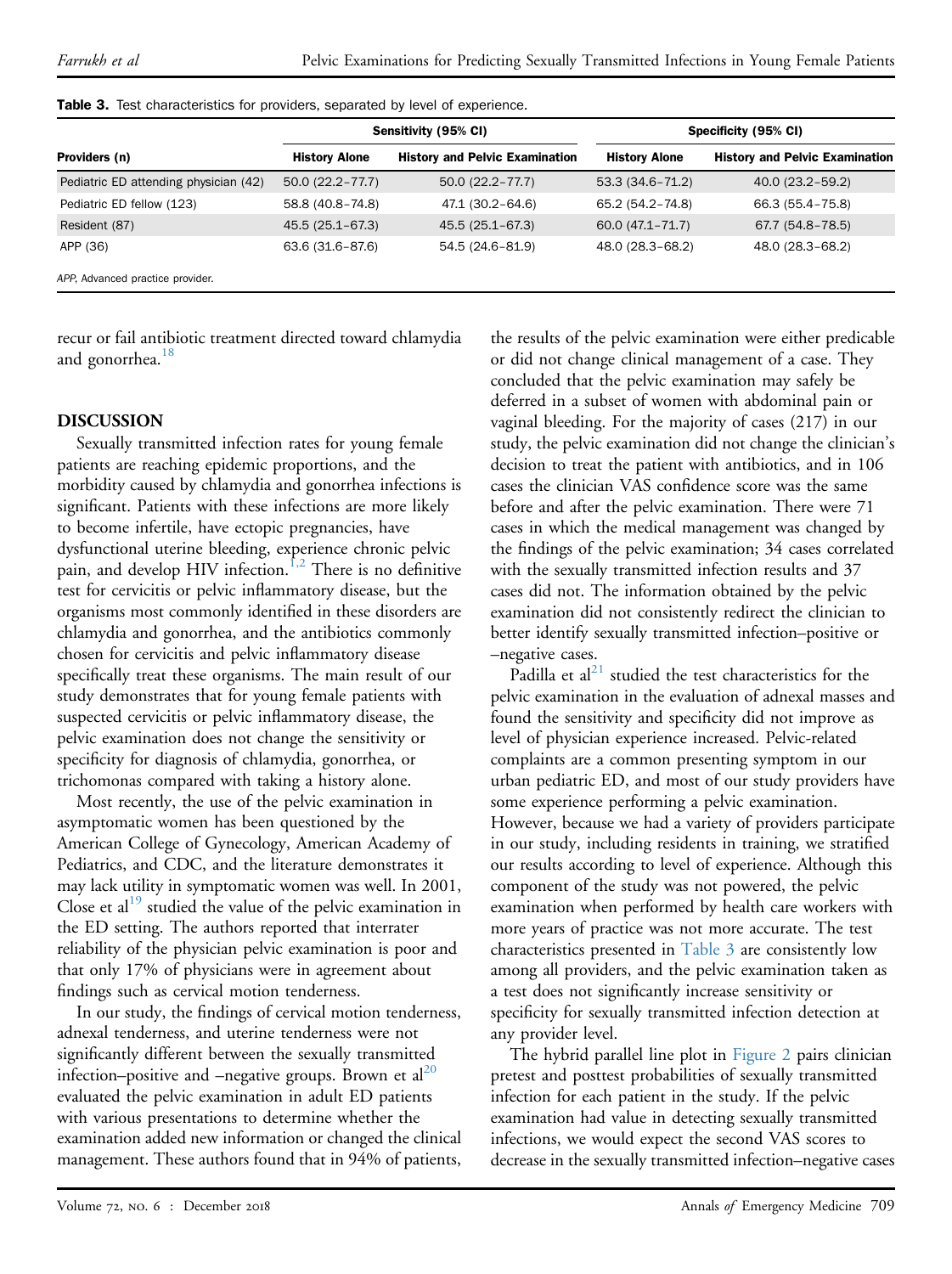and increase in the sexually transmitted infection–positive cases. Instead, clinicians were equally likely to alter the postexamination probability of their patients' having a sexually transmitted infection across a wide spectrum of pre-examination VAS scores with no discernable pattern. The first and second VAS score interquartile data distribution appears similar, and the mean VAS values from [Table 1](#page-4-0) were almost equivalent. Because urine nucleic acid amplification tests are not returned immediately in most hospital settings, clinicians must decide how to treat patients with incomplete test results. With the likelihood ratios we calculated, positive findings on a pelvic examination do not change the pretest probability of disease enough to treat a patient empirically with antibiotics. A number of competing interests come into play when a pretest probability that should warrant empiric antibiotics is chosen, including patient follow-up rate, antibiotic stewardship, previous visits with sexually transmitted infection testing, patient request for empiric treatment, and potential complications of untreated sexually transmitted infections. In our study, we suggested that a VAS score of 50 mm or greater should warrant treatment for cervicitis or pelvic inflammatory disease. CDC guidelines suggest that a lower threshold for empiric treatment in areas with high disease prevalence may provide an overall public health benefit. $6/7$  Other studies confirm that provider judgement in this area lacks sensitivity or specificity and a completely different approach might be needed[.17,22](#page-9-3) Possible strategies to improve medical care for these young women include point-of-care testing, better follow-up mechanisms, and the development of clinical decisionmaking rules for sexually transmitted infection treatment.

Ideally, laboratory testing should have a rapid turnaround time with high accuracy, obviating the need for empiric therapy in the absence of test results. Cepheid (Sunnyvale, California) CT/NG Xpert assay is a 1-hour urine point-of-care test for chlamydia and gonorrhea that has a high sensitivity.<sup>23</sup> In areas in which these organisms have a high prevalence, a suggested approach is hospital purchase of a point-of-care urine sexually transmitted infection test for adolescent girls with complaints of vaginal discharge or lower abdominal pain. Self-collected vaginal swabs or urine for trichomonas, candida, and bacterial vaginosis can also be sent then. Because the World Health Organization is now reporting widespread gonorrhea resistance to antibiotics in multiple countries, this approach would increase specificity of treatment and prevent the development of resistant bacteria.<sup>[24](#page-9-9)</sup> Practitioners can then defer the pelvic examination, await results, and treat patients accordingly. For patients with complaints who do not have positive test results for any of the above-listed organisms, a pelvic examination can be considered.

Although this study demonstrates poor test characteristics for the pelvic examination for the diagnosis of cervicitis or pelvic inflammatory disease, there might be other information gained from performing a pelvic examination. Historically, the pelvic examination has been used to aid in the evaluation of adnexal masses, uterine masses, tubal ovarian abscess, labial abscess, appendicitis, ovarian cyst, and ovarian torsion. However, in our pediatric ED we have found that bedside or radiology-performed ultrasonography is a better modality of assessment for all of these entities. CDC guidelines use the pelvic examination to distinguish cervicitis from pelvic inflammatory disease, 2 distinct problems that require different medication courses. Our study suggests that the clinical features that determine pelvic inflammatory disease (cervical motion tenderness, adnexal tenderness, or uterine tenderness) are not present more in patients with sexually transmitted infection, and perhaps the guidelines need to be reconsidered. Another potential finding during the pelvic examination is genital lesions. In their large retrospective study of women in a sexually transmitted infection clinic, Singh et  $al<sup>25</sup>$  $al<sup>25</sup>$  $al<sup>25</sup>$  found that the odds of receiving a diagnosis of a clinically meaningful cervicovaginal lesion did not increase significantly after external inspection or speculum examination, but symptomatic women are more likely to have lesions that lead to diagnosis. In our study, the physical examination finding of abnormal genital lesions was not significantly higher in patients with positive results for sexually transmitted infection. A final reason to conduct a pelvic examination during a sexually transmitted infection evaluation is to exclude the presence of a vaginal foreign body, a risk factor for sexually transmitted infections. One patient in the study presented with a retained condom in her vagina, and she tested positive for trichomonas. If we had not conducted the pelvic examination, we would have been unaware of this foreign body because the patient herself did not know about it. For this case, the patient was made aware of the finding and, while the clinician went to get forceps for removal, the patient removed the condom by herself. Vaginal foreign body is a rare diagnosis; for our study, the rate was 0.35%, and in general complaints of abnormal vaginal discharge in our study age group are more likely due to infectious causes.<sup>[26](#page-9-11)</sup>

The most important reason to reevaluate the need for a pelvic examination is that it lacks reliability and provides little additional information, but there are other reasons to reconsider the examination. The pelvic examination is physically uncomfortable and emotionally distressing for most women, and it is particularly anxiety provoking for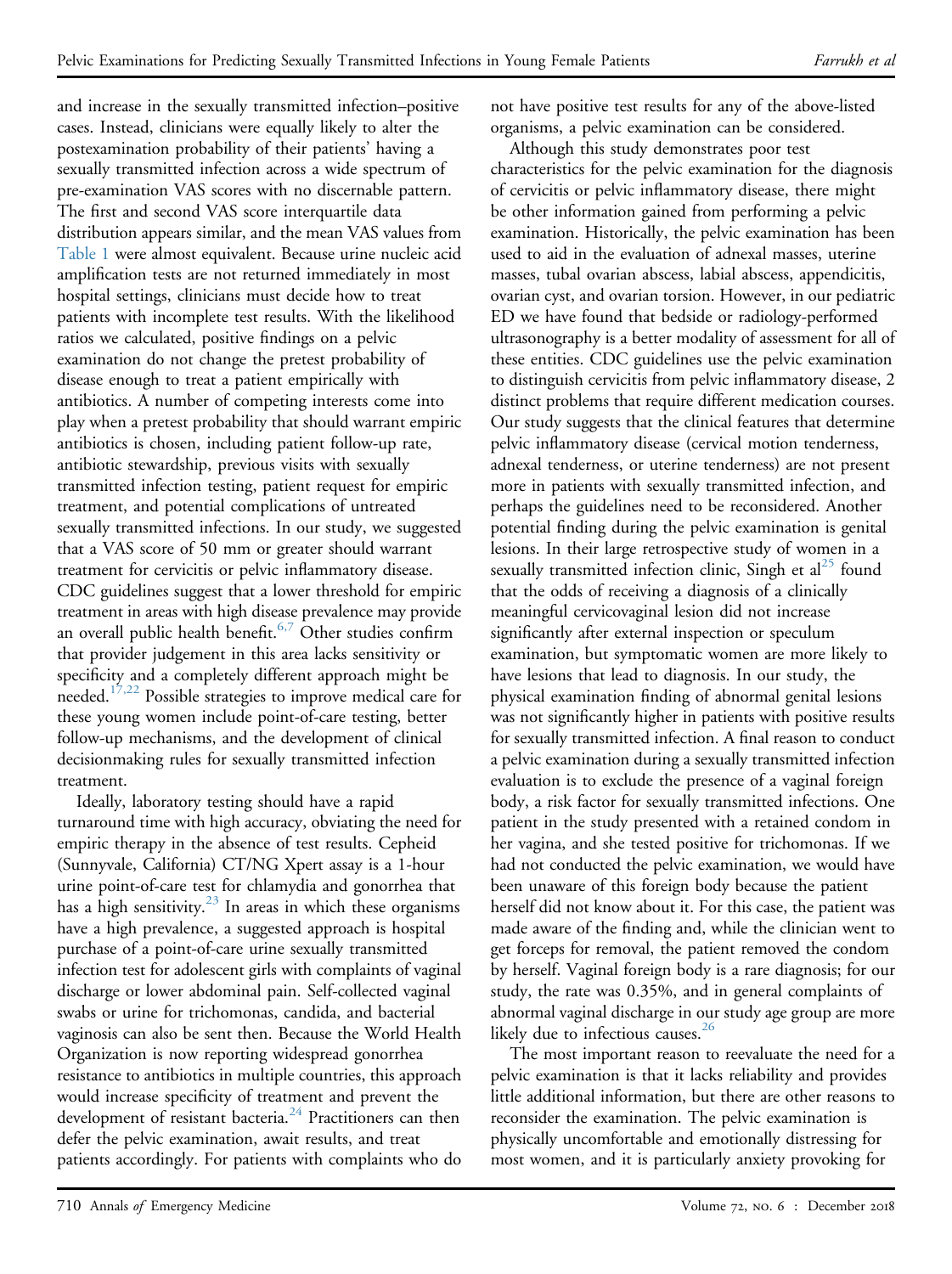teenage girls. Studies show that adolescents are more likely to participate in sexually transmitted infection surveillance programs when samples obtained are self-collected.<sup>[27,28](#page-9-12)</sup> Literature that advises against the pelvic examination for a screening tool in well women emphasizes that women are less likely to return for follow-up if they believe a pelvic examination will be conducted.<sup>29</sup> A recent ED-based study addressed the value of the pelvic examination in pregnant women with first-trimester vaginal bleeding and found that patient satisfaction was improved in the group that did not receive a pelvic examination, and these women felt less embarrassed during the physical examination. In the study, 6% of the patients refused enrollment because they did not want a pelvic examination performed, implying that some women believe a thorough evaluation can be made even if the pelvic examination is omitted. The study also prospectively assessed wait times for patients who had pelvic examinations compared with those who did not and found a trend toward shorter ED stays for the nonpelvic-examination group.<sup>[30](#page-9-14)</sup> These patient-centered issues cannot be undervalued in ED management and must be taken into consideration when young female patients are evaluated, many of whom are minors possibly presenting without a parent or advocate.

In summary, for young female patients with suspected cervicitis or pelvic inflammatory disease, our results indicate that the pelvic examination does not improve the sensitivity or specificity in the diagnosis of chlamydia, gonorrhea, or trichomonas infection compared with taking a history alone. Because the test characteristics for the pelvic examination are not adequate, its routine use should be reconsidered. For populations with high prevalence of these infections, other forms of diagnosis, such as point-of-care testing, should be explored to prevent unnecessary antibiotic use and avoid missing patients who would benefit from treatment.

Supervising editor: Steven M. Green, MD

Author affiliations: From Staten Island University Hospital North, Staten Island, NY (Farrukh); the Department of Emergency Medicine, Newark Beth Israel Medical Center, Newark, NJ and Children's Hospital of New Jersey, Newark, NJ (Sivitz, Patel, Tejani); and Kaiser Foundation Hospital, Sacramento, CA (Onogul).

Author contributions: SF, ABS, and CT conceived and designed the study. All authors enrolled patients and performed data analysis and statistics. SF, KP, and CT performed data collection and entry. CT drafted the initial article. ABS and CT contributed substantially to the article revision. CT takes responsibility for the paper as a whole.

All authors attest to meeting the four [ICMJE.org](http://ICMJE.org) authorship criteria: (1) Substantial contributions to the conception or design of the work; or the acquisition, analysis, or interpretation of data for the

work; AND (2) Drafting the work or revising it critically for important intellectual content; AND (3) Final approval of the version to be published; AND (4) Agreement to be accountable for all aspects of the work in ensuring that questions related to the accuracy or integrity of any part of the work are appropriately investigated and resolved.

Funding and support: By Annals policy, all authors are required to disclose any and all commercial, financial, and other relationships in any way related to the subject of this article as per ICMJE conflict of interest guidelines (see [www.icmje.org](http://www.icmje.org/)). The authors have stated that no such relationships exist. Dr. Farrukh used a fund for pediatric emergency fellows for travel. The fund was provided by Newark Beth Israel Medical Center.

Publication dates: Received for publication December 29, 2017. Revisions received April 12, 2018, and April 24, 2018. Accepted for publication May 2, 2018.

Presented at the Pediatric Academic Societies meeting, San Francisco, CA, May, 2017.

#### <span id="page-8-0"></span>**REFERENCES**

- 1. Centers for Disease Control and Prevention. Sexually transmitted disease. Chlamydia statistics. Available at: [https://www.cdc.gov/std/](https://www.cdc.gov/std/chlamydia/stats.htm) [chlamydia/stats.htm](https://www.cdc.gov/std/chlamydia/stats.htm). Accessed October 25, 2017.
- 2. Centers for Disease Control and Prevention. Sexually transmitted disease. Gonorrhea statistics. Available at: [https://www.cdc.gov/std/](https://www.cdc.gov/std/gonorrhea/stats.htm) [gonorrhea/stats.htm.](https://www.cdc.gov/std/gonorrhea/stats.htm) Accessed October 25, 2017.
- <span id="page-8-1"></span>3. Centers for Disease Control and Prevention. 2016 Sexually transmitted disease surveillance. National profile. Chlamydia. Available at: [https://](https://www.cdc.gov/std/stats16/natoverview.htm) [www.cdc.gov/std/stats16/natoverview.htm.](https://www.cdc.gov/std/stats16/natoverview.htm) Accessed October 25, 2017.
- 4. Centers for Disease Control and Prevention. 2016 Sexually transmitted disease surveillance. National profile. Gonorrhea. Available at: [https://](https://www.cdc.gov/std/stats16/natoverview.htm) [www.cdc.gov/std/stats16/natoverview.htm.](https://www.cdc.gov/std/stats16/natoverview.htm) Accessed October 25, 2017.
- <span id="page-8-2"></span>5. Centers for Disease Control and Prevention. Trichomoniasis. Trichomonas statistics. Available at: <https://www.cdc.gov/std/trichomonas/stats.htm>. Accessed October 25, 2017.
- <span id="page-8-3"></span>6. Centers for Disease Control and Prevention. Sexually transmitted disease treatment guidelines. Diseases characterized by urethritis and cervicitis. Available at: [https://www.cdc.gov/std/treatment/2010/](https://www.cdc.gov/std/treatment/2010/urethritis-and-cervicitis.htm) [urethritis-and-cervicitis.htm.](https://www.cdc.gov/std/treatment/2010/urethritis-and-cervicitis.htm) Accessed October 25, 2017.
- 7. Centers for Disease Control and Prevention. Sexually transmitted disease treatment guidelines. Pelvic inflammatory disease. Available at: <https://www.cdc.gov/std/treatment/2010/pid.htm>. Accessed October 25, 2017.
- <span id="page-8-4"></span>8. [Committee on Gynecologic Practice. Committee opinion No. 534: well](http://refhub.elsevier.com/S0196-0644(18)<?thyc=10?>30413-X<?thyc?>/sref8)woman visit. Obstet Gynecol[. 2012;120\(2 pt 1\):421-424.](http://refhub.elsevier.com/S0196-0644(18)<?thyc=10?>30413-X<?thyc?>/sref8)
- 9. [Bibbins-Domingo K, Grossman DC, Curry SJ, et al. Screening for](http://refhub.elsevier.com/S0196-0644(18)<?thyc=10?>30413-X<?thyc?>/sref9) [gynecologic conditions with pelvic examination: US Preventive Services](http://refhub.elsevier.com/S0196-0644(18)<?thyc=10?>30413-X<?thyc?>/sref9) [Task Force recommendation statement.](http://refhub.elsevier.com/S0196-0644(18)<?thyc=10?>30413-X<?thyc?>/sref9) JAMA. 2017;317:947-953.
- 10. [US Preventive Service Task Force. Screening for chlamydial infection:](http://refhub.elsevier.com/S0196-0644(18)<?thyc=10?>30413-X<?thyc?>/sref10) [US Preventive Services Task Force recommendation statement.](http://refhub.elsevier.com/S0196-0644(18)<?thyc=10?>30413-X<?thyc?>/sref10) Ann Intern Med[. 2007;147:128-134.](http://refhub.elsevier.com/S0196-0644(18)<?thyc=10?>30413-X<?thyc?>/sref10)
- 11. [US Preventive Service Task Force. Screening for gonorrhea:](http://refhub.elsevier.com/S0196-0644(18)<?thyc=10?>30413-X<?thyc?>/sref11) [recommendation statement.](http://refhub.elsevier.com/S0196-0644(18)<?thyc=10?>30413-X<?thyc?>/sref11) Ann Fam Med. 2005;3:263-267.
- <span id="page-8-5"></span>12. [Gaydos CA, Quinn TC, Willis D, et al. Performance of the APTIMA](http://refhub.elsevier.com/S0196-0644(18)<?thyc=10?>30413-X<?thyc?>/sref12) [Combo 2 assay for detection of](http://refhub.elsevier.com/S0196-0644(18)<?thyc=10?>30413-X<?thyc?>/sref12) Chlamydia trachomatis and Neisseria gonorrhoeae [in female urine and endocervical swab specimens.](http://refhub.elsevier.com/S0196-0644(18)<?thyc=10?>30413-X<?thyc?>/sref12) J Clin Microbiol[. 2003;41:304-309.](http://refhub.elsevier.com/S0196-0644(18)<?thyc=10?>30413-X<?thyc?>/sref12)
- 13. [Gaydos CA, Cartwright CP, Colaninno P, et al. Performance of the](http://refhub.elsevier.com/S0196-0644(18)<?thyc=10?>30413-X<?thyc?>/sref13) [Abbott RealTime CT/NG for detection of](http://refhub.elsevier.com/S0196-0644(18)<?thyc=10?>30413-X<?thyc?>/sref13) Chlamydia trachomatis and [Neisseria gonorrhoeae](http://refhub.elsevier.com/S0196-0644(18)<?thyc=10?>30413-X<?thyc?>/sref13). J Clin Microbiol. 2010;48:3236-3243.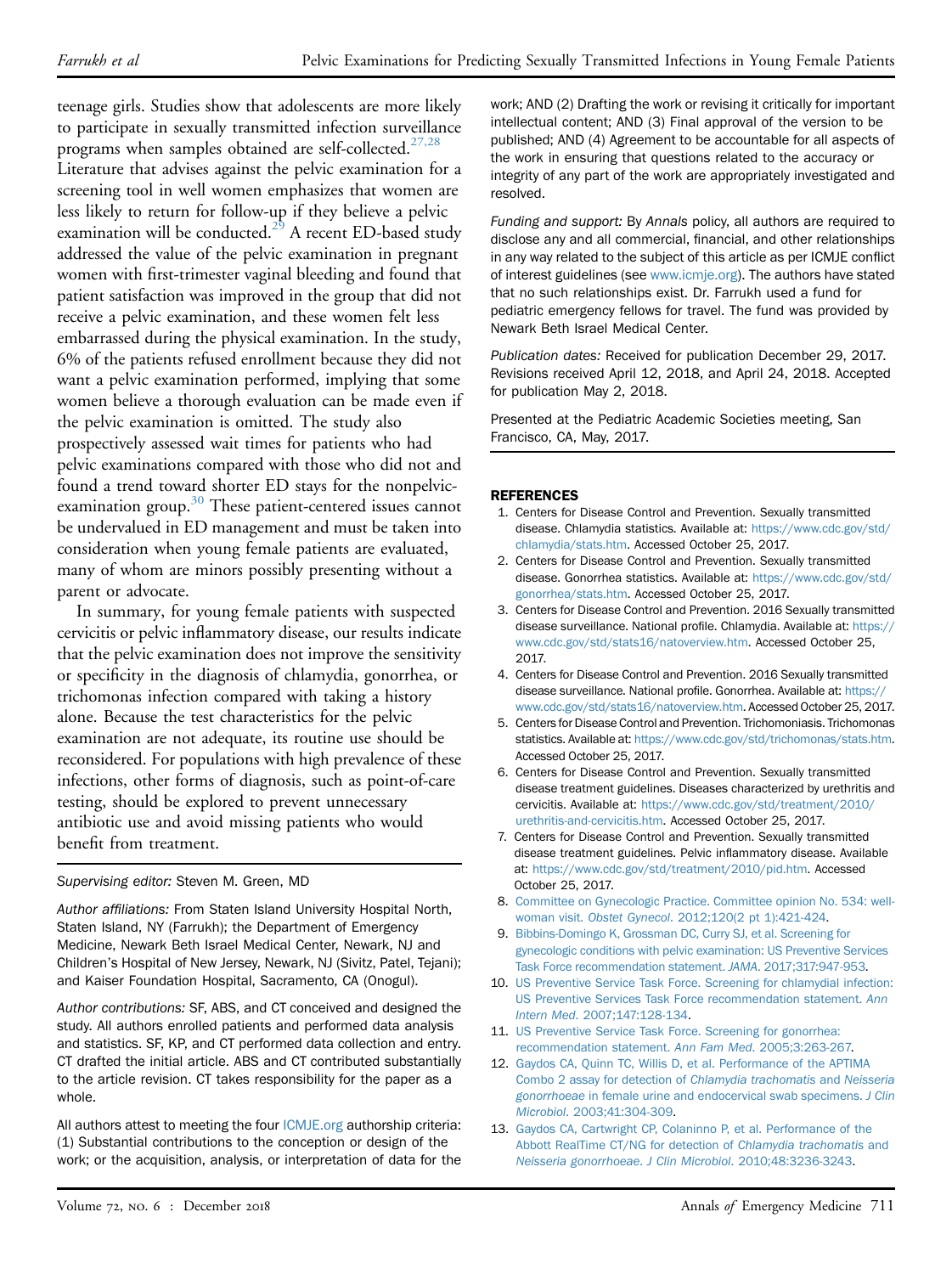- <span id="page-9-0"></span>14. [Mangin D, Murdoch D, Wells JE, et al. Chlamydia trachomatis testing](http://refhub.elsevier.com/S0196-0644(18)<?thyc=10?>30413-X<?thyc?>/sref14) [sensitivity in midstream compared with](http://refhub.elsevier.com/S0196-0644(18)<?thyc=10?>30413-X<?thyc?>/sref14) first-void urine specimens. Ann Fam Med[. 2012;10:50-53.](http://refhub.elsevier.com/S0196-0644(18)<?thyc=10?>30413-X<?thyc?>/sref14)
- <span id="page-9-1"></span>15. [Garber GE. The laboratory diagnosis of](http://refhub.elsevier.com/S0196-0644(18)<?thyc=10?>30413-X<?thyc?>/sref15) Trichomonas vaginalis. Can J [Infect Dis Med Microbiol](http://refhub.elsevier.com/S0196-0644(18)<?thyc=10?>30413-X<?thyc?>/sref15). 2005;16:35-38.
- <span id="page-9-2"></span>16. [Jones SR, Carly M, Harrison M. An introduction to power and sample](http://refhub.elsevier.com/S0196-0644(18)<?thyc=10?>30413-X<?thyc?>/sref16) size estimation. Emerg Med J[. 2003;20:453-458](http://refhub.elsevier.com/S0196-0644(18)<?thyc=10?>30413-X<?thyc?>/sref16).
- <span id="page-9-3"></span>17. [Breslin K, Tuchman L, Hayes KL, et al. Sensitivity and speci](http://refhub.elsevier.com/S0196-0644(18)<?thyc=10?>30413-X<?thyc?>/sref17)ficity of [empiric treatment for sexually transmitted infections in a pediatric](http://refhub.elsevier.com/S0196-0644(18)<?thyc=10?>30413-X<?thyc?>/sref17) [emergency department.](http://refhub.elsevier.com/S0196-0644(18)<?thyc=10?>30413-X<?thyc?>/sref17) J Pediatr. 2017;189:48-53.
- <span id="page-9-4"></span>18. Centers for Disease Control and Prevention. Sexually transmitted diseases treatment guidelines. Mycoplasma genitalium. Available at: [https://www.cdc.gov/std/tg2015/emerging.htm.](https://www.cdc.gov/std/tg2015/emerging.htm) Accessed April 9, 2018.
- <span id="page-9-5"></span>19. [Close RJH, Sachs CJ, Dyne PL. Reliability of bimanual pelvic](http://refhub.elsevier.com/S0196-0644(18)<?thyc=10?>30413-X<?thyc?>/sref19) [examinations performed in emergency departments.](http://refhub.elsevier.com/S0196-0644(18)<?thyc=10?>30413-X<?thyc?>/sref19) West J Med. [2001;175:240-244](http://refhub.elsevier.com/S0196-0644(18)<?thyc=10?>30413-X<?thyc?>/sref19).
- <span id="page-9-6"></span>20. [Brown J, Aristizabal J, Fleming R, et al. Does pelvic exam in the](http://refhub.elsevier.com/S0196-0644(18)<?thyc=10?>30413-X<?thyc?>/sref20) [emergency department add useful information.](http://refhub.elsevier.com/S0196-0644(18)<?thyc=10?>30413-X<?thyc?>/sref20) West J Emerg Med. [2011;12:208-212.](http://refhub.elsevier.com/S0196-0644(18)<?thyc=10?>30413-X<?thyc?>/sref20)
- <span id="page-9-7"></span>21. [Padilla LA, Radosevich DM, Milad MP. Accuracy of the pelvic](http://refhub.elsevier.com/S0196-0644(18)<?thyc=10?>30413-X<?thyc?>/sref21) [examination in detecting adnexal masses.](http://refhub.elsevier.com/S0196-0644(18)<?thyc=10?>30413-X<?thyc?>/sref21) Obstet Gynecol. 2000;96: [593-598](http://refhub.elsevier.com/S0196-0644(18)<?thyc=10?>30413-X<?thyc?>/sref21).
- 22. [Pattishall AE, Rahman SY, Jain S, et al. Empiric treatment of](http://refhub.elsevier.com/S0196-0644(18)<?thyc=10?>30413-X<?thyc?>/sref22) [sexually transmitted infections in a pediatric emergency](http://refhub.elsevier.com/S0196-0644(18)<?thyc=10?>30413-X<?thyc?>/sref22) [department: are we making the right decisions?](http://refhub.elsevier.com/S0196-0644(18)<?thyc=10?>30413-X<?thyc?>/sref22) Am J Emerg Med. [2012;30:1588-1590.](http://refhub.elsevier.com/S0196-0644(18)<?thyc=10?>30413-X<?thyc?>/sref22)
- <span id="page-9-8"></span>23. [Gaydos CA, Pol BVD, Jett-Goheen M, et al. Performance of the Cepheid](http://refhub.elsevier.com/S0196-0644(18)<?thyc=10?>30413-X<?thyc?>/sref23) [CT/NG Xpert rapid PCR test for detection of](http://refhub.elsevier.com/S0196-0644(18)<?thyc=10?>30413-X<?thyc?>/sref23) Chlamydia trachomatis and [Neisseria gonorrhoeae](http://refhub.elsevier.com/S0196-0644(18)<?thyc=10?>30413-X<?thyc?>/sref23). J Clin Microbiol. 2013;51:1666-1672.
- <span id="page-9-9"></span>24. World Heath Organization. Antibiotic resistant gonorrhea on the rise. Available at: [http://www.who.int/mediacentre/news/releases/2017/](http://www.who.int/mediacentre/news/releases/2017/Antibiotic-resistant-gonorrhoea/en/) [Antibiotic-resistant-gonorrhoea/en/.](http://www.who.int/mediacentre/news/releases/2017/Antibiotic-resistant-gonorrhoea/en/) Accessed October 25, 2017.
- <span id="page-9-10"></span>25. [Singh RH, Erbelding EJ, Zenilman JM, et al. The role of speculum](http://refhub.elsevier.com/S0196-0644(18)<?thyc=10?>30413-X<?thyc?>/sref25) [and bimanual examinations when evaluating attendees at a](http://refhub.elsevier.com/S0196-0644(18)<?thyc=10?>30413-X<?thyc?>/sref25) [sexually transmitted diseases clinic.](http://refhub.elsevier.com/S0196-0644(18)<?thyc=10?>30413-X<?thyc?>/sref25) Sex Transm Infect. 2006;83: [206-210.](http://refhub.elsevier.com/S0196-0644(18)<?thyc=10?>30413-X<?thyc?>/sref25)
- <span id="page-9-11"></span>26. [Loveless M, Myint O. Vulvovaginitis](http://refhub.elsevier.com/S0196-0644(18)<?thyc=10?>30413-X<?thyc?>/sref26)—[presentation of more common](http://refhub.elsevier.com/S0196-0644(18)<?thyc=10?>30413-X<?thyc?>/sref26) [problems in pediatric and adolescent gynecology.](http://refhub.elsevier.com/S0196-0644(18)<?thyc=10?>30413-X<?thyc?>/sref26) Best Pract Res Clin Obstet Gynaecol[. 2018;48:14-27.](http://refhub.elsevier.com/S0196-0644(18)<?thyc=10?>30413-X<?thyc?>/sref26)
- <span id="page-9-12"></span>27. [Huneeus A, Fernández MI, Schilling A, et al. Adolescents](http://refhub.elsevier.com/S0196-0644(18)<?thyc=10?>30413-X<?thyc?>/sref27) find it easy to [collect their own samples to study sexually transmitted infections.](http://refhub.elsevier.com/S0196-0644(18)<?thyc=10?>30413-X<?thyc?>/sref27) Rev Chilena Infectol[. 2017;34:116-119](http://refhub.elsevier.com/S0196-0644(18)<?thyc=10?>30413-X<?thyc?>/sref27).
- 28. [Cook RL, Ostergaard L, Hiller SL, et al. Home screening for sexually](http://refhub.elsevier.com/S0196-0644(18)<?thyc=10?>30413-X<?thyc?>/sref28) [transmitted diseases in high-risk young women: randomized controlled](http://refhub.elsevier.com/S0196-0644(18)<?thyc=10?>30413-X<?thyc?>/sref28) trial. Sex Transm Infect[. 2007;83:286-291.](http://refhub.elsevier.com/S0196-0644(18)<?thyc=10?>30413-X<?thyc?>/sref28)
- <span id="page-9-13"></span>29. [Saraiya M. Evidence is lacking to support pelvic examination as a](http://refhub.elsevier.com/S0196-0644(18)<?thyc=10?>30413-X<?thyc?>/sref29) [screening tool for non-cervical cancers or other conditions.](http://refhub.elsevier.com/S0196-0644(18)<?thyc=10?>30413-X<?thyc?>/sref29) Evid Based Med[. 2015;20:31.](http://refhub.elsevier.com/S0196-0644(18)<?thyc=10?>30413-X<?thyc?>/sref29)
- <span id="page-9-14"></span>30. [Linden JA, Grimmnitz B, Hagopian L, et al. Is the pelvic examination](http://refhub.elsevier.com/S0196-0644(18)<?thyc=10?>30413-X<?thyc?>/sref30) [still crucial in patients presenting to the emergency department with](http://refhub.elsevier.com/S0196-0644(18)<?thyc=10?>30413-X<?thyc?>/sref30) [vaginal bleeding or abdominal pain when an intrauterine pregnancy is](http://refhub.elsevier.com/S0196-0644(18)<?thyc=10?>30413-X<?thyc?>/sref30) identifi[ed on ultrasonography? a randomized controlled trial.](http://refhub.elsevier.com/S0196-0644(18)<?thyc=10?>30413-X<?thyc?>/sref30) Ann Emerg Med[. 2017;70:825-834.](http://refhub.elsevier.com/S0196-0644(18)<?thyc=10?>30413-X<?thyc?>/sref30)

## eTable of Contents Alerts

Annals of **Emergency Medicine** JOURNAL HOME | **N**RSS | SUBSCRIBE TO JOURN  $\overline{\mathbf{f}}$ Volume 63 - Issue 3 Editor's Choice for Clinicians EMTALA and Patients With Psychiatric Emerg **H Study-Flush the Line and Ultrasound the Heart:**<br>prophis Confirmation of Control Economi Veneura Line E Editor's Choice for Researchers The Effect of Electronic Health Record Implementation on Community<br>Emergency Department Operational Measures of Performance Absorbing Citywide Patient Surge During Hurricane Sandy: A Case Study in<br>Accommodating Multiple Hospital Evacuations Critical Events During Land-Based Interfacility Transport everity-Adjusted Mortality in Trauma Patients Transported by Police News & Perspective **Bad Re** port Card: Nation's Emergency Care Environment Nears a Failing Choose Science Study Latest Blow to Patient Protection and Affordable Care A full-text access Pulmonary via

Receive the latest developments in emergency medicine via the monthly eTOC.

Request delivery of Annals of Emergency Medicine's e-Alerts directly to your e-mail address. This is a fast, easy, and free service to all subscribers. You will receive:

- E-mail notification of each new issue of Annals of Emergency Medicine, including the posting of each issue on the Annals Web site
- Complete Table of Contents for all new issues, hyperlinked to the Web site.